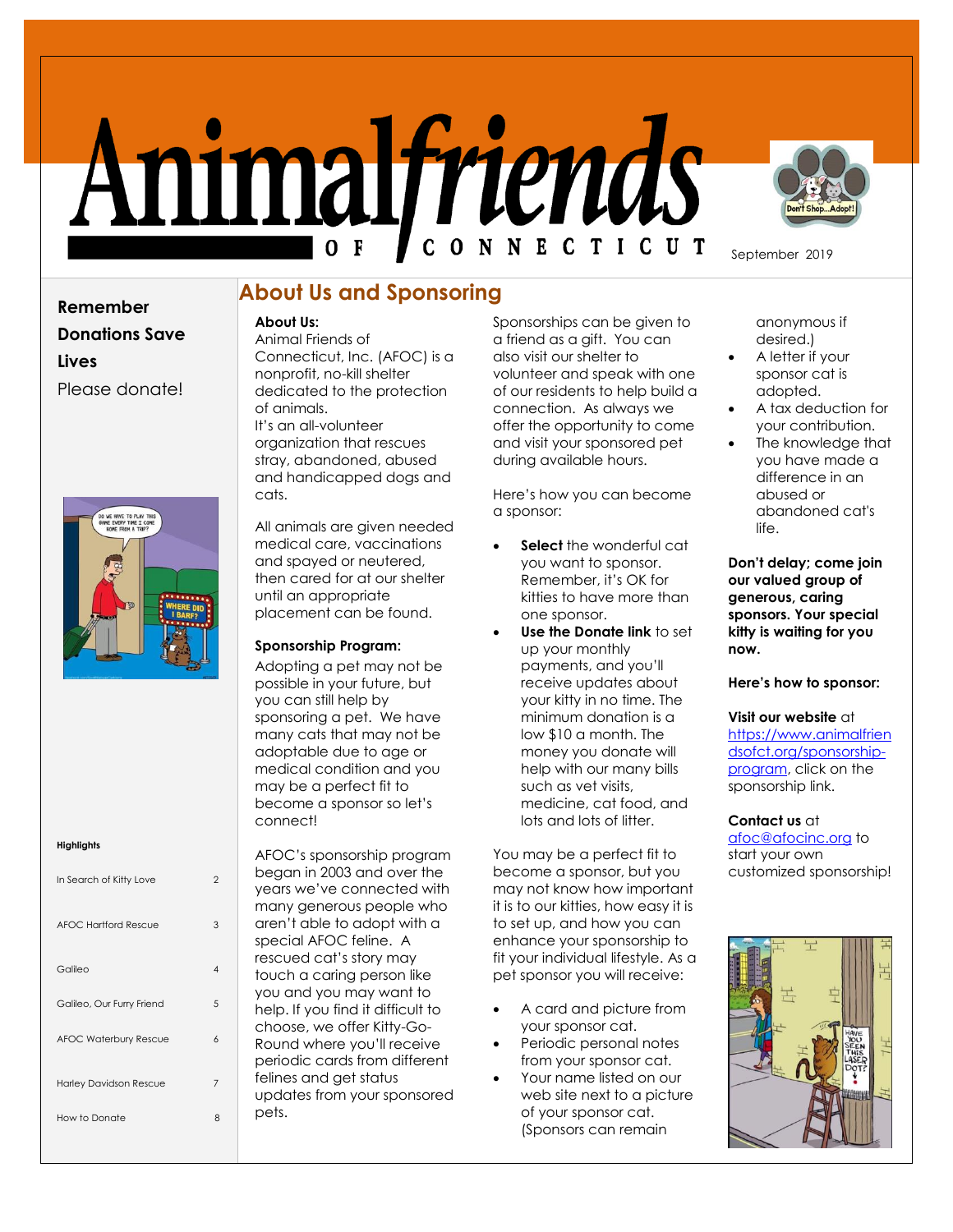# **In search of "kitty love" – Jane Wilson**



Two years ago my sweet tabby, Meggie passed away. At 17, she had a good long life and brought such happiness to ours. Meggie was our third cat and each time before when our cat passed away we looked forward to bringing a new one into our lives. My husband and I agreed at this point in our life we could not have another pet because now that we were retired we planned to travel for longer periods of time and that would be unfair to a pet. I was sad for the loss of Meggie but even sadder now because I would miss what I called "kitty love" in my life.

I had been sending donations to Animal Friends for years and when the fall newsletter arrived I took note of the "Volunteers needed" section. I decided this was perhaps the way I could interact with cats and do some good. I contacted AFOC and was interviewed and introduced to the shelter by a volunteer. The following Monday I arrived at the shelter at an agreed time and met Jean, the

Shelter Manager. My approach was "whatever you need me to do". Jean asked me to go into each room and check the cat's bedding covers. I should brush them off, refold and turn, or change out with a fresh one if necessary. Because I was an "unfamiliar person in their space", I decided I would talk quietly to each resident of the rooms I visited. They listened to me with great interest and sized me up with reasonable caution.

After I had finished my chores, Jean asked me to go visit one kitty, Rainbow, who was particularly in need of some "human" time. I picked her up and stroked her and the sound of the purr was music to my ears. I left the shelter that day looking forward to going back on Thursday.

It has been over two years now and I find myself drawn there. I know most all of the cats and kitten's names and I have learned to understand each one's comfort level. Every room has a personality to it. There's the "black and white room" appropriately named for all the cats there are either pure black or different patterns of black and white. Over time, these once "reserved cats" have come to know me and when I enter their room they come down from their perches led by "Curtis" for strokes and petting. The room of young adults who are very shy, amazingly all come to life when the teaser toy appears. It turns into what could be described as a family game of

touch football. The "kitten room" is about socializing and teaching the sometimes frightened kittens that touch and handling can bring comforting and pleasant results. For me it's also a room of hope: hope that someone will come adopt and give these little ones a chance at a loving home.

I have fallen in love with volunteering. Each cat there has captured a bit of my heart. I am so happy when I hear that one of the cats has been adopted. I'll miss seeing them for selfish reasons but I know that they have reached the goal of the shelter: to give them a good life in a loving home. And those that don't get adopted and end up being residents, I know they are safe, warm, well fed and receiving good medical care through your donations. And they are receiving care, love and company from the dedicated volunteers who give their time and efforts to the shelter.



### **Miley Cyrus**

loves nothing more than to spend a lazy day cuddling with her many pets.

The singer and actress hangs out around the house and spends time feeding her pet pig. "Pig feedin time is daaaaa best time!

The appreciation is real! The only one that loves veggies as much as me is Piggggy! She is a vegan."

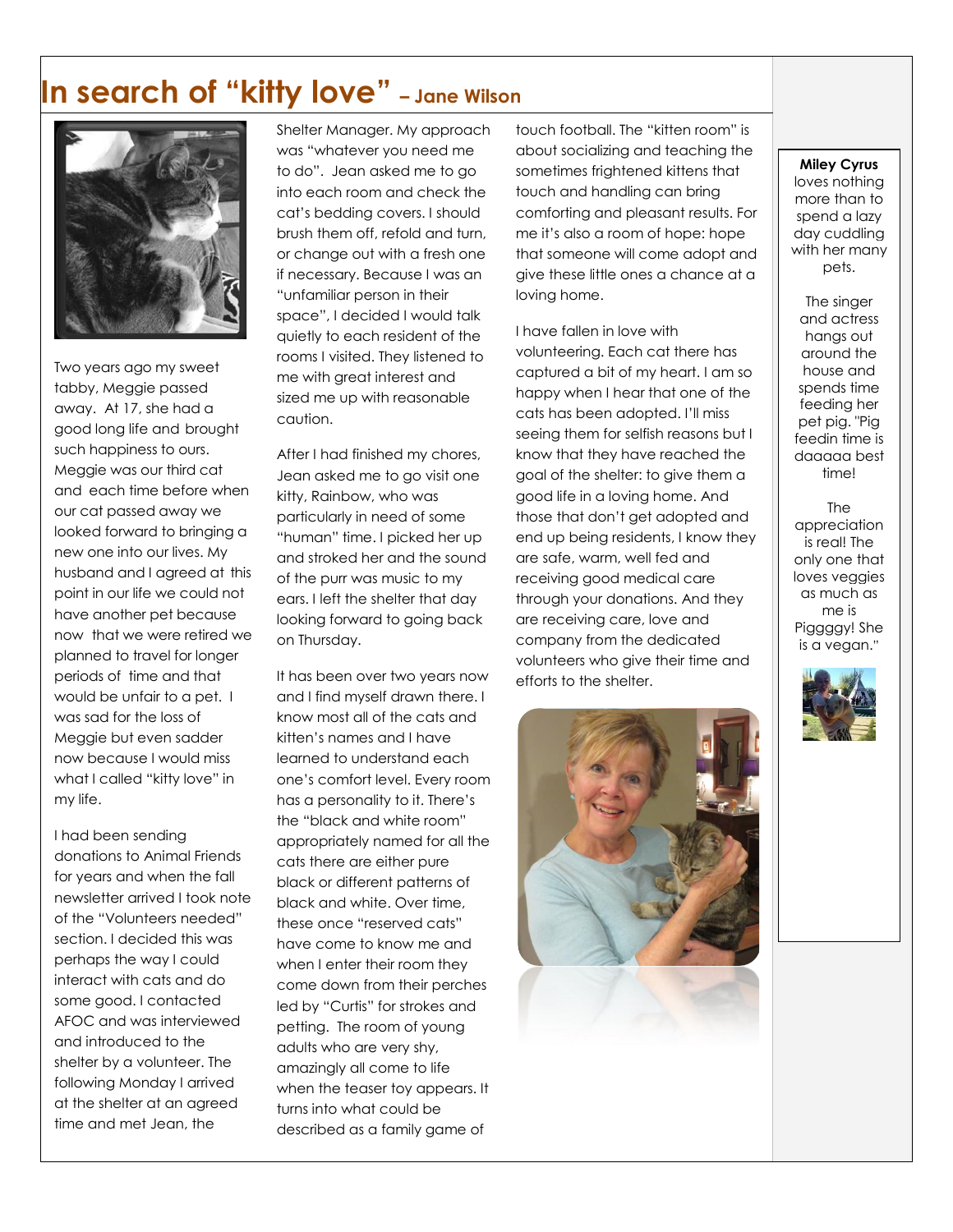# **In Loving Memory**

- **Lorraine Brodeur:** In honor of Parker Brodeur birthday
- **Lorraine Brodeur:** In honor of Zoe Rebe Brodeur birthday
- **Donna Neary:** In memory of Jesse a beloved pet
- **Toni Sefter:** In honor of Betsy Anderson
- **Mary Kerns:** In honor of Betsy Anderson
- **William & Jeanne Conrad:** In memory Bunny pet of Connie Castner

# **AFOC Rescue – Hartford, CT**

We received a call from a volunteer at the shelter that said a friend of her daughter's had an injured kitten and would we take it. As kitten season was coming to an end, we decided to go try to find them. Upon arriving, we found some 20 cats running around the back yard of a house. We finally found one very young kitten that was easy to catch. As we got ready to leave, we saw a second kitten under a car. We were able to get her out and took the two of them back with us. There was no injured cat. They were young enough that they could be socialized and adopted easily. The remaining cats were too feral for us to consider taking. The woman did say she had 10 more in her house but that she was keeping them.

We assumed incorrectly that we would not be hearing from the woman again. Some months later, we received a call from the woman saying she wanted us to come take the cats that were living in her house. She said there were two kittens that were 5 weeks old and ten more that were older. Once again we wanted to assess what we were getting involved in before I made any decision. So we went to visit the house again.

In a small two room apartment were ten or more cats. They were everywhere and there were dry food bowls scattered throughout the apartment including on the kitchen table. We told her that we'd take the two young cats and asked which cat was the mother. She said there were three different mothers. This made no sense with two kittens. The two then became three. We asked what happened to the other kittens and were told that they had

 **Louise & Christine Pandolfe:** In memory Bunny pet of Connie **Castner** 

- **Carol & Paul Stacey:** In memory Joseph Hebert
	- **Judy Gascoigne:** In memory of Barbara Nugent
- **Maxine Plourde:** In memory of Brandon toy poodle of Robert & Karen Martin
- **Matthew Pasternak:** In memory of Maeby, Pet of Gloria & Adam Schwartz
- **Matthew Pasternak:** In memory of Bruno pet of Jennifer & Tony Consolini
- **Claire Young:** In memory of Chestie
- **Teresa LaPenta-Duffek:** In memory of Dora-Cat of Jackie & Rob Rioux

died. Whatever the true story was, we agreed to take the three kittens that day which were about 4 months old, not 5 weeks old and pick up the four younger kittens the following Monday. The remaining cats were too feral to be adoptable.

The first three kittens went for a vet checkup and we were told they had the usual upper respiratory problem and were covered with fleas. They went to a foster home after receiving medication and a very serious flea treatment. Two days later we went to get the remaining 4 kittens. One was too feral for us to take so 3 kittens went home with us. Their eyes were totally crusted over to the point they could not see. We were told by our regular vet they needed to see an animal ophthalmologist as soon as possible. As the ophthalmologist we normally use had no open appointments for a few weeks, we ventured south to a new vet practice that had an opening the following day.

We were most impressed when we met the new vet. She was very professional and said that the kittens had an advanced case of cat herpes (a not uncommon problem.) Most cats carry the virus but it never presents itself if the cat is healthy otherwise but the bad news was that they each had one eye that had ruptured and needed to be removed immediately. We left the two kittens to have surgery the following morning. They were picked up that afternoon to begin the healing process.

They all recovered and their stitches will be removed. All of the kittens have been adopted.

The rest of their lives will definitely be much better than the way they started.

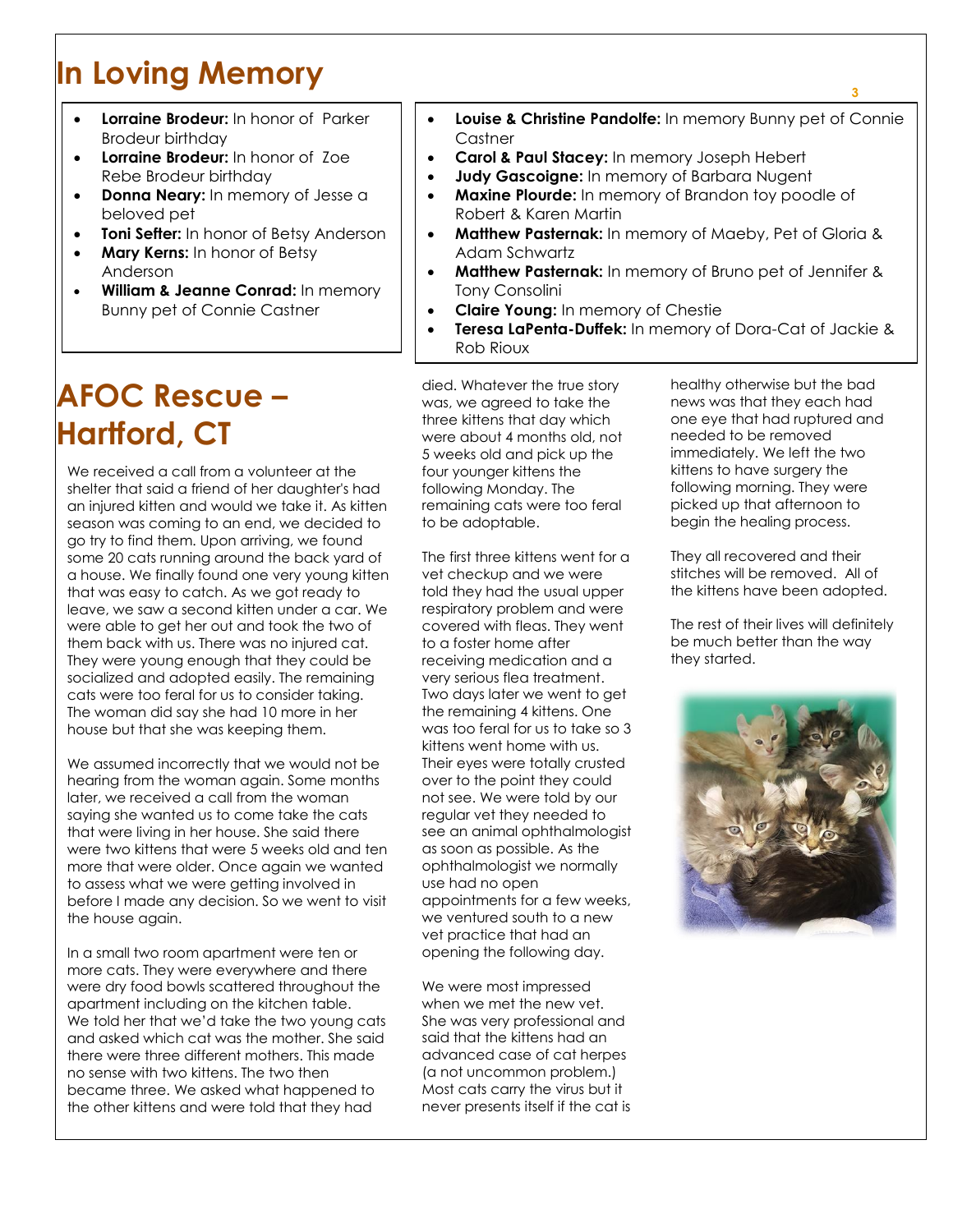# **Galileo - Sometimes Love Just Finds You** Alicia

The commitment to foster a cat without a home is one that my daughters (ages and that he was going to the right place. 9 and 11 years old) were determined to pursue for at least a year or two. Maybe he knew he would be in good hands

When it comes to big decisions and commitments for our family, I like to draw up a plan or a proposal to outline what the latest dream might actually require in reality. My older daughter provided me with a very thoughtfully composed "Official Proposal for Fostering a Cat in Need". I was so impressed by the details that she included. She had thought about all of the needs and requirements that this type of commitment would entail, especially within our home that is shared by 2 cats and one dog already! Between my older daughter's written proposal and my younger daughter's sincere commitment to helping a cat without a home, my daughters convinced me to go ahead and jump in to foster a cat at some point in time.

The proposal was posted on the fridae,  $\,$ which meant it was official. And I kept the proposal there, front and center to keep me true to my promise that we could jump into this unknown world of fostering.

In December of 2017, we had some extraordinarily cold days and nights. It was during this cold snap that Mr. Murtha had posted information about a formality to it all. It was as if each pet, cat in need that he had rescued. I reached out to Mr. Murtha and soon went to meet the black cat without a during the cold cruel winter. I walked into the vet's office, armed with decisive discipline - a mantra of sorts: cats and one dog. We will only be fostering. We will NOT adopt. We are at pet capacity. We are at pet capacity." George Murtha had a twinkle in his eye and mentioned that this cat was just the sweetest. The story of how he went to rescue this cat is pretty amazing. He truly wanted to be rescued because he had walked right to George Murtha and into the cat carrier.

It was such a bittersweet afternoon, meeting this extraordinarily beautiful cat who had been through an equally extraordinary time of survival out in the cold.

Meeting this cat who would be in our foster care for about two weeks or so, felt heartwarming and heartbreaking. It was love at first sight. He had long silky black fur, and a very sweet disposition, evident even in the somewhat jarring environment of the vet's office. It was heartbreaking to think of what this cat had been through in the cold days and bound to equal... Love! even colder nights... and what's more, it appeared that he had been declawed. He looked like he could use a good grooming and a soft warm bed, or better yet, a lap to curl up on and security of a home sweet home.

home who had been surviving outdoors Retriever, Daisy, decided that they were going "We are at pet capacity. We have two |adjust. As time went on, I noticed that he had That January afternoon, I brought this black cat home and my daughters were completely delighted. I was as well, but I kept repeating "Pet Capacity" as my mantra.... him, now known as "Galileo" in one room, away from our two cats and our dog. I have called our house the "Peaceable Kingdom" because of the way that our pets get along so nicely. I wanted this black cat to feel safe and have some time to adjust into our house. I also wanted the "Peaceable Kingdom" to continue. Eventually, after many patient days of keeping Galileo apart from the other pets, we began to let them see each other a little bit. I wish I had taken photos. There was some Francesca, our tiny gray and white fluffy "bunny cat", Pumpkin Pie, our large orange cat who is just like Garfield, and our sweet Golden to love and accept Galileo. They were on their best behavior, one by one greeting Galileo and then letting him be, to continue to little white spots on his back paws, like the stars in the night sky. He has this knowing look about animals in need of a home. Rescuing him as well. I always wanted to have a pet named Galileo, and this cat fit the name. We all got to know this cat a little more each day. We brushed him and pet him and kept him safe and warm. He began to play like a kitten too! Soon, it was clear that he had not been declawed but that somehow he had lost his claws out in the cold winter; surviving. His claws had all grown back over time, although he remained just as gentle as ever.

Soon, Galileo began to have more freedom throughout the house. He immediately went to my younger daughter (8 years old at that time) and stayed with her whenever he could. He sat with her when she practiced piano and he snuggled with her at night while she read. Eventually, was amazed by the way the "Peaceable Kingdom" remained.... even if we had reached "Pet Capacity". These pets play together, groom each other and snuggle up together. Now it is clear that "Pet Capacity"plus "One More" would be

And, so, it was not really that we had adopted Galileo. I believe that he adopted us.



now believe that sometimes, there are special animals that just find their way to us. We thought we were giving this sweet cat a foster home. In fact he is the one that re-defined our home. Our hearts have boundless capacity to love, especially when an animal without a home finds YOU and reminds you of the power of an open heart.

## Sometimes, love just finds you!

We are grateful to George Murtha for all of the work that he does to rescue these animals may also provide something equally powerful to the people that foster and adopt them as well. Thank you, Mr. Murtha!

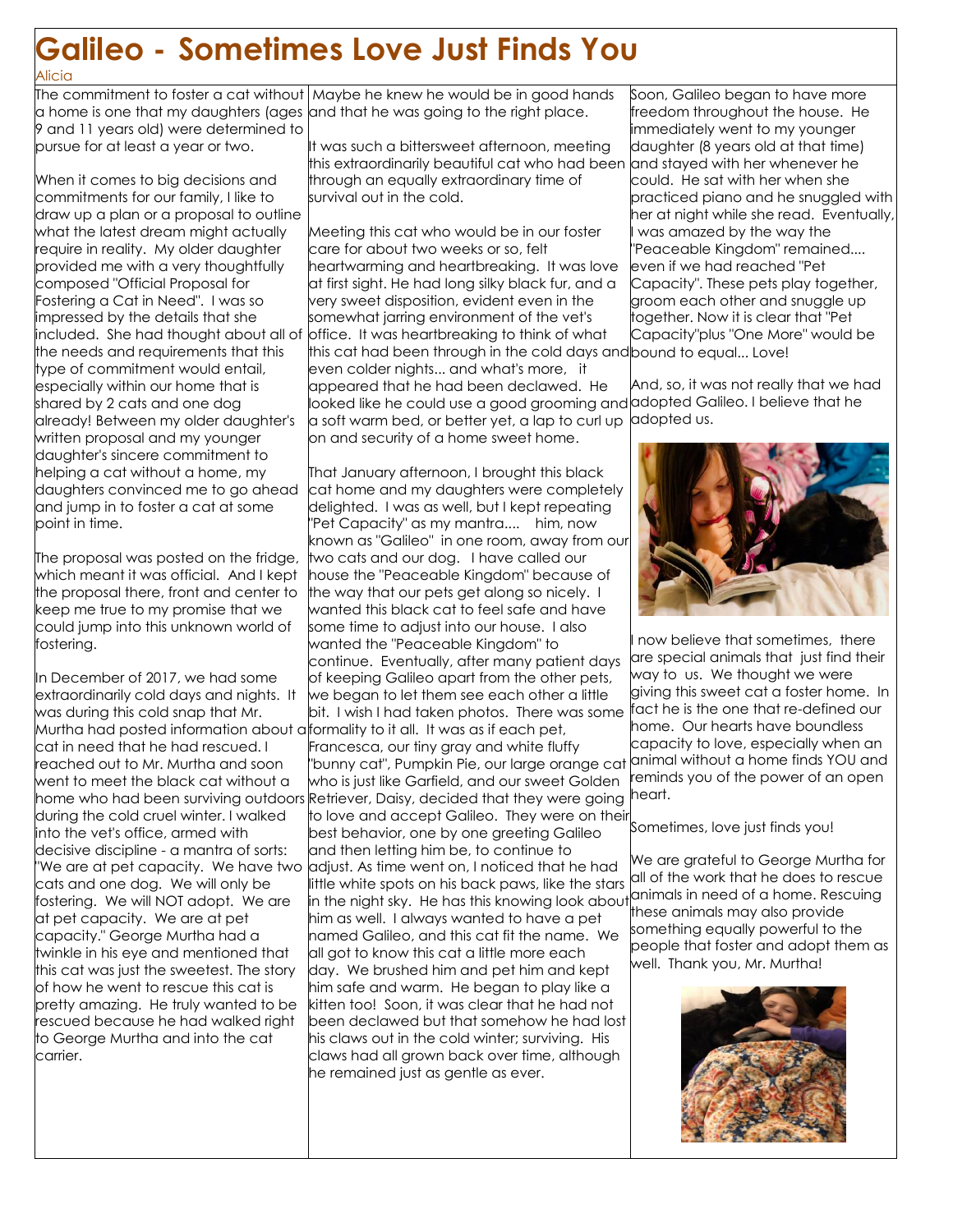# **Galileo, Our Furry Friend**

# Norah - Age 11

**Galileo** (A poem by Anna, age

Galileo, you sit with me when I am

You calm me when I am mad.

You watch me play piano in the afternoon.

**Sometimes** you try to play it too, and I think it's kind of cool!

What better friend can a human get, than a loving pet like that!

9)

sad,

The moment my sister Anna and I first set eyes on Galileo, I knew he had found his forever home. Although our house was only supposed to be his foster home, we just had to keep him.

The first time we met him was a cold winter day, which is logical because we met almost all of our pets on cold winter days.

Since then, my sister and Galileo seemed to forge a special relationship and bond with each other that ceased to be broken. Anna often comments on how Galileo licks her face, and calms her.

This was not at all what we had expected from a foster cat, nonetheless one who had been found outside in the freezing winter temperatures.

Unlike our other pets, which are rambunctious and outgoing, Galileo is shy, quiet, but friendly in his own special way. He prefers to be approached, rather than to approach, and he never claws, scratches, or bites. He gets along quite well with all of the other animals, our dog included. Galileo has truly become part of the family, not only to the humans in the house, but also to the animals.

I love our sweet black cat, Galileo and don't think there's anything wrong with adopting a black cat. Even though some may say Galileo brings bad luck, I dissent. I believe that Galileo brings quite the opposite.

Sometimes I wonder if it was just our good fortune to come upon this marvelous, formerly homeless black cat, or if many shelter cats are this eminently friendly.

**5**



# **When an Animal Finds a Home, You Find Love**

# Anna - Age 9

Galileo is black like the night sky and has white dots on the tips of his toes. He was outside in the cold for about two weeks. Luckily someone found him. She reported this to George Murtha, and he came to rescue Galileo. We offered to be a foster family for this cat without a home. George agreed to let us keep Galileo warm and safe.

My sister and I were SO excited!!!! When Galileo finally arrived on January 2nd, 2018, we all immediately fell in love

with him. He stayed in one room for a while and then slowly started interacting with our pets. Finally, he began to roam the whole house.

I felt like Galileo was special. This is why I think that. He licks people. Sometimes I think that's his way of greeting them.

It's so cute! He also sleeps with me every night. No animals seem to know me like Galileo does. So we just had to adopt him. I think that he thinks that I'm his kitten or his mother. I don't think that I could live without him.

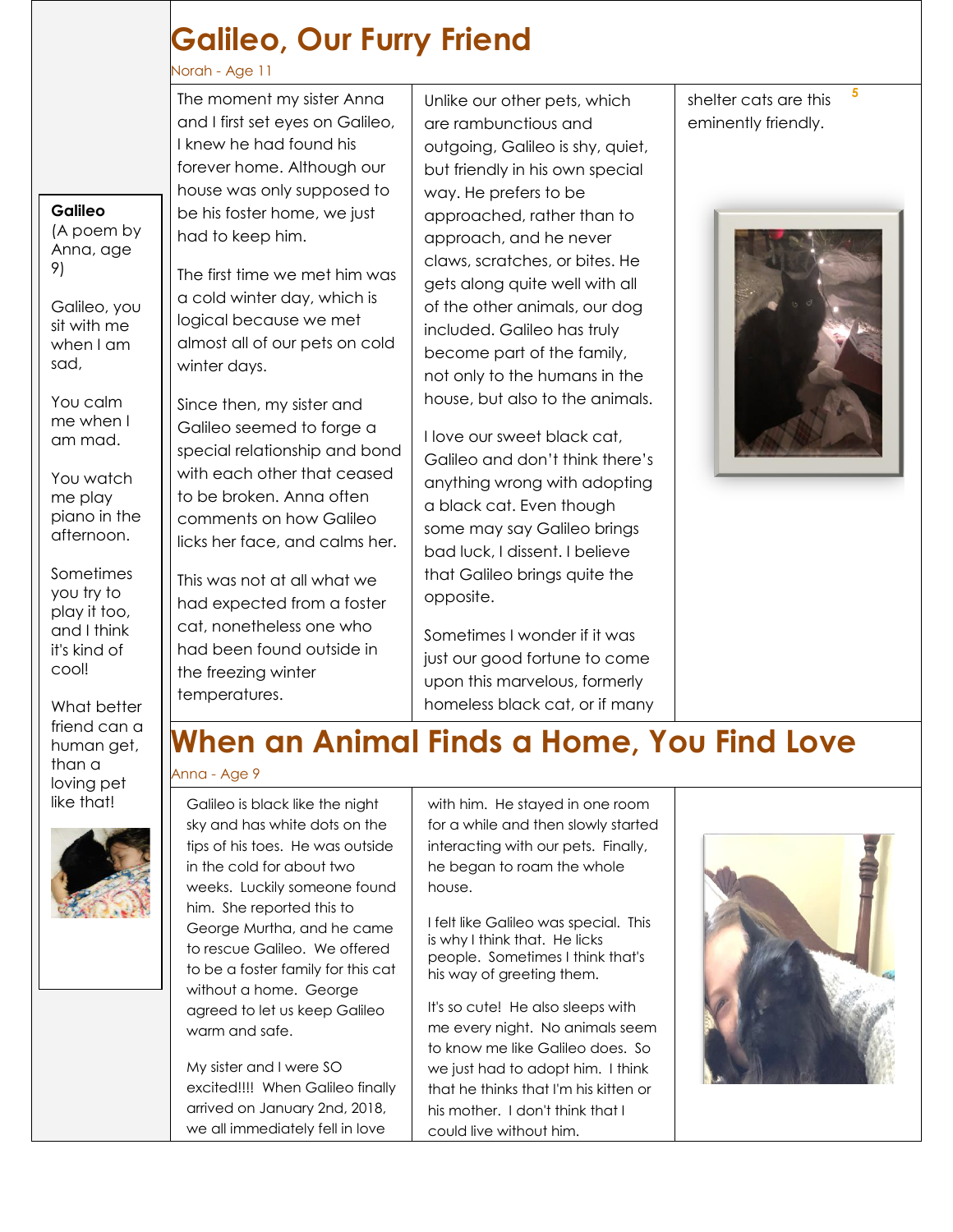# **AFOC Rescue Story – Waterbury, CT**

Animal Friends of Connecticut is continually receiving calls from people that found a mother cat that had kittens under their deck or a cat that has been injured and is lying in the street. We immediately respond to these calls. Then we get calls from people that can no longer keep their cat for a variety of reasons such as having a baby, allergies or moving. With these calls we have to make a value judgment as to what our response will be, as our boarding space is limited.

It was a Monday night and we received a call from a very distraught person who said that his wife had left him and taken the kids. And he was entering rehab on Wednesday and he had no one to take care of his three cats. We asked many questions before deciding to see the cats the following day and then make a decision as to whether we would take them. He assured us many times that they were young and very friendly.

As usual, we looked at photos of the street and house on-line before venturing out to be sure it was safe to go to that neighborhood. The following morning, we were in route to see some cats.

As we arrived, we saw there were the three cats playing in the street. It was amazing that no one had run them over. As there was no door on the house, we went up the stairs to the 2nd floor and the three cats followed us up. We knocked on the door many times but no one answered.

And in the meantime one of the cats was trying to climb up the shelter manager's leg.

They were all very, very friendly. In fact; they were probably the friendliest cats we had ever gone to rescue. We returned to the car and decided we would take the cats back with us even though we were unable to locate the owner. But we phoned him and he eventually showed up. He was obviously very upset about losing his cats, but he said he would not trust any of his friends to take them. He helped us pick them up from the street and put them in carriers when he started crying. We assured him the cats would be placed in excellent homes and we returned to the shelter.

After letting them out of the carriers, they immediately ate 9 cans of cat food and we're sure they would have eaten more if we had let them. The people that adopted these three got some amazing cats.









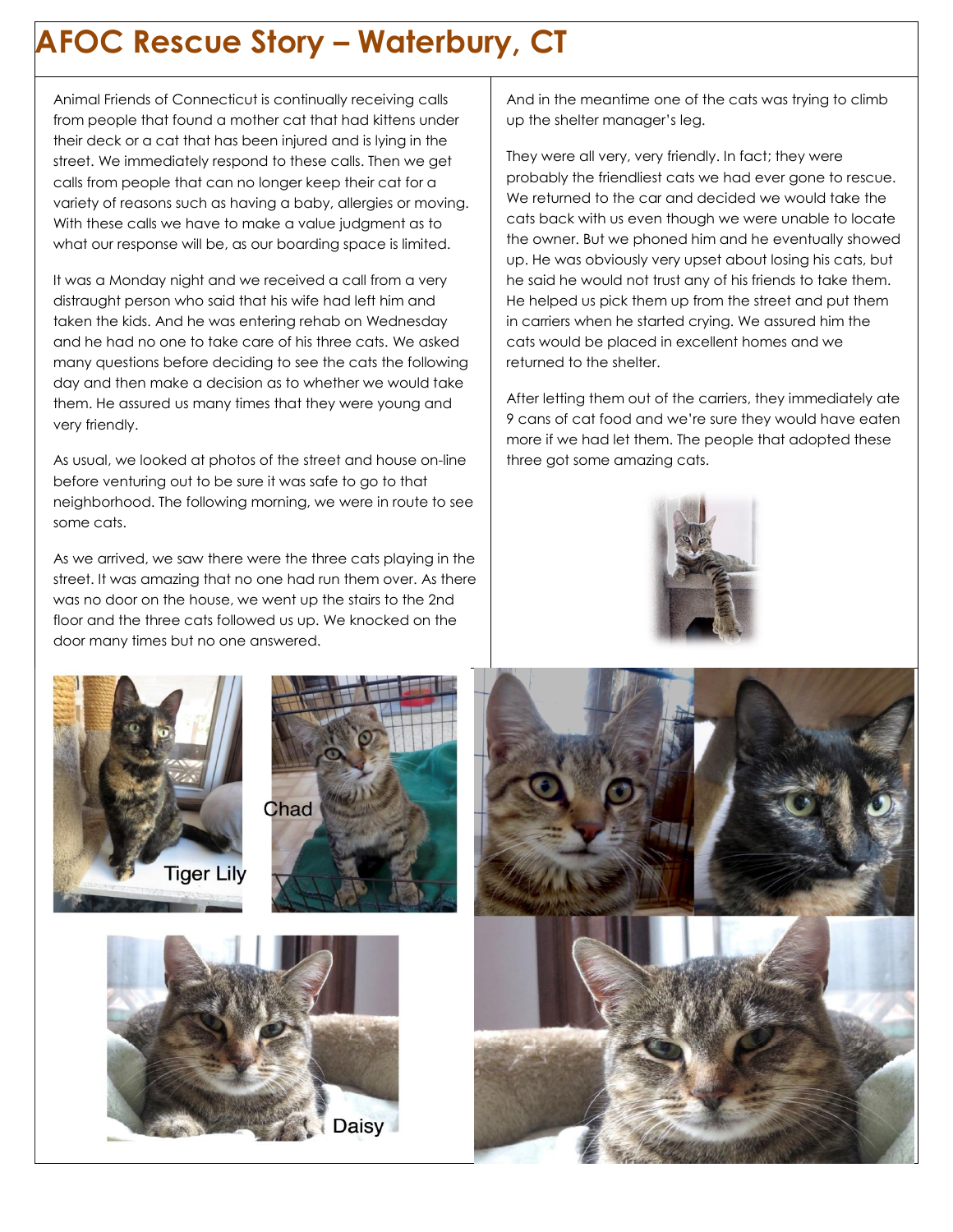# **Harley Davidson Rescue**

On any given day  $in$  Los Angeles, one might spot **Tori Spelling** out and about with her fluffy pet chicken, Coco Chanel.

The reality TV star, mother, and author likes to carry Coco around town while she runs errands and even feeds her scones and other human treats.

AFOC not only rescues animals, we also rescue Harley Davidsons. It was a warm Friday night and a van with New York plates pulled behind our shelter. The shelter caretaker watched a man take out ramps and unload a motorcycle, then drive off.

The following day, we called the police who came out and said the motorcycle isn't stolen but it is an abandoned vehicle and we can do what we want with it. What we wanted was to make money for AFOC by selling it.

It sat behind the shelter for a week while we attempted to find out from CT MVD what we have to do to sell it. We spent 2 hours on hold and when MVD finally picked up, we were cut off. We tried again with the same outcome. We went to MVD the next day and waited in line for an hour only to find out we cannot sell the

motorcycle, only a licensed towing company can.

As we were arranging to get it towed it disappeared. We assumed the owner came back to get it and it was gone forever.

A few weeks later the shelter caretaker was trying to catch a stray cat that ventured to the abandoned property next door to the shelter. She looked in the falling down garage for the cat and there was the motorcycle. We contacted the owner of the property and told him what had occurred and asked if it was OK for me to open the garage and return the motorcycle to our property. He said yes and I we called a tow company to come get it and had some volunteers push it back to the shelter. It was towed to a location that no one knew, about within the hour.

MVD said that the last registered owner lived in Bristol. He was sent a certified letter saying he had

**7** pick up the motorcycle. And of 15 days to respond and arrange to course he would have to pay towing and storage. As there was no reply, we received permission from CT MVD to sell it.

We put it on Craig's list saying the highest offer by next Friday owned it. A gentleman from NJ was the highest offer and he came to get it the following day.

4 months later the police called the tow company saying that the original owner wanted his motorcycle back. And we told them we are sorry but he is way too late. Where was he 5 months ago?



# **Spring Clean up**

May 25th, what a beautiful day it was outside. Within a few hours it was sunny and beautiful inside the shelter as well. A soon to be Dirty Dozen crew, give or take, hit the ground running washing windows, walls and floors, combing out kitty condos & cubbies, vacuuming and scrubbing everywhere. A job so very well done and appreciated.

A big thank you to Gary, Linda and Jan for joining us and to our committed team of volunteers and family. Thanks also to those who couldn't make it that day but donated cleaning supplies. Taking time out on your weekends and especially a holiday weekend meant a lot, but especially to our felines. They really respond to their nicely, lovingly cleaned rooms.